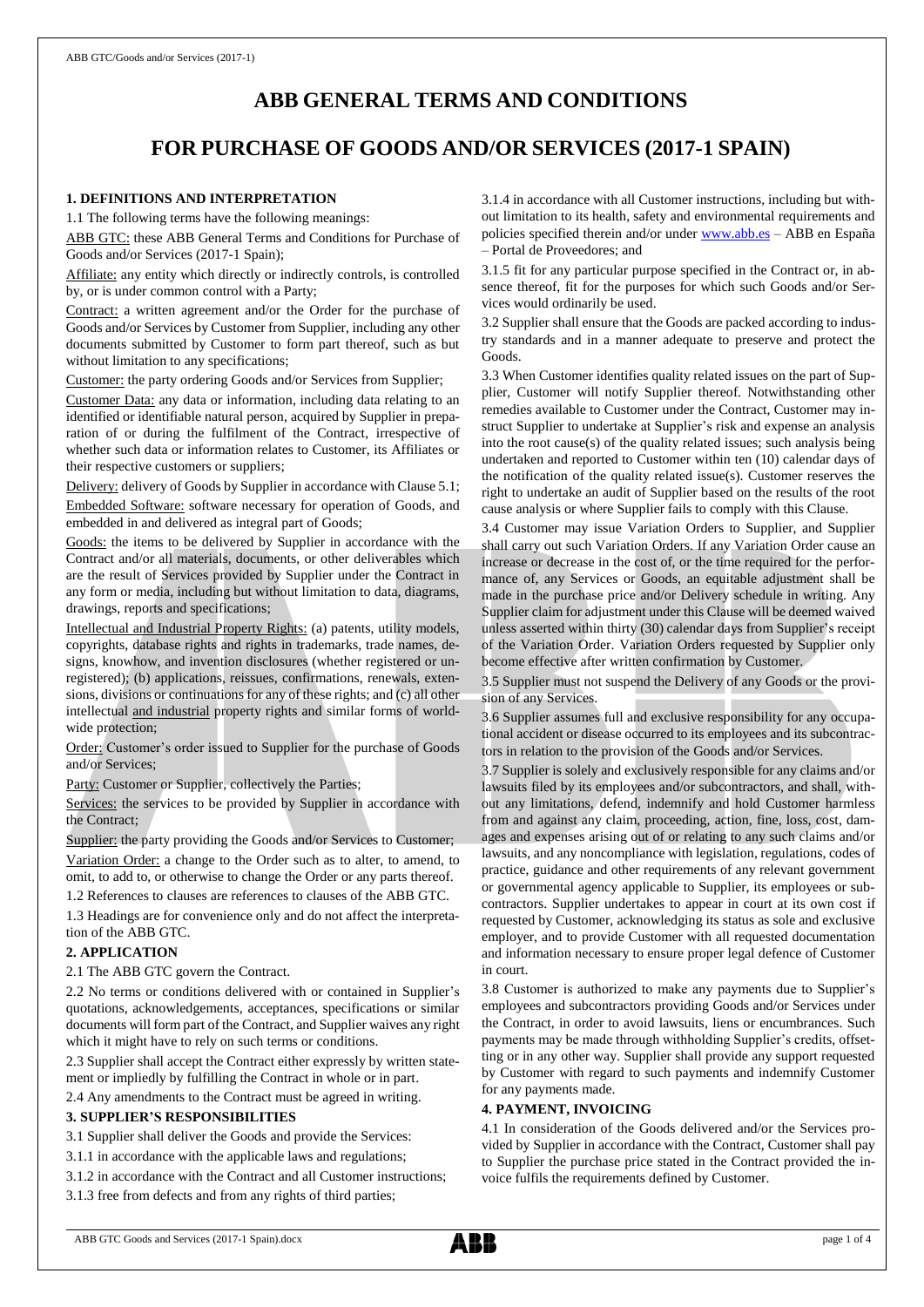4.2 Supplier shall submit invoices in an auditable form, complying with applicable laws, generally accepted accounting principles and the specific Customer requirements, containing the following minimum information: Supplier name, address and reference person including contact details; invoice date; invoice number; Order number and Supplier number; address of Customer; quantity; specification of Goods and/or Services; price (total amount invoiced); currency; tax or VAT amount; tax or VAT number; Authorized Economic Operator and/or Approved Exporter Authorization number and/or other customs identification number, if applicable; payment terms as agreed.

4.3 Invoices must be sent to the billing address specified in the Contract.

4.4 Customer shall pay the invoice in accordance with the payment terms agreed in the Contract.

4.5 Customer will reimburse expenses only at cost and to the extent agreed in writing.

4.6 Services charged on the basis of hourly rates require written confirmation of Supplier's time sheets by Customer. Supplier shall submit such time sheets to Customer for confirmation as may be instructed by Customer but latest together with any related invoice. Confirmation of time sheets cannot be construed as acknowledgement of any claims. Customer is not obliged to pay invoices based on time sheets which are not confirmed by Customer in writing.

4.7 Customer reserves the right to set off or withhold payment for Goods and/or Services not provided in accordance with the Contract.

#### **5. DELIVERY, PERFORMANCE OF SERVICES**

5.1 Unless agreed otherwise in the Contract, the Goods shall be delivered in accordance with INCOTERMS 2010 FCA, to the place defined in the Contract or, if no such place has been defined, to Customer's place of business.

5.2 The Services shall be provided at the place specified in the Contract or, if no such place has been specified, at Customer's place of business.

5.3 Supplier shall provide no later than at the time of acceptance of the Contract the following minimum information: number of packages and contents, the customs tariff numbers of the country of consignment, and the countries of origin for all Goods. For controlled Goods, the relevant national export control numbers must be indicated and, if the Goods and/or Services are subject to U.S. export regulations, the U.S. Export Control Classification Numbers (ECCN) or classification numbers of the International Traffic in Arms Regulations (ITAR) must be specified. Proofs of preferential origin as well as conformity declarations and marks of the country of consignment or destination are to be submitted without being requested; certificates of origin upon request. Supplier shall state the Order number on all invoices (in particular but not limited to commercial, pro forma or customs invoices).

5.4 The Goods shall be delivered, and Services shall be provided during Customer's business hours unless otherwise requested by Customer.

5.5 Upon Delivery, Supplier (or its appointed carrier) shall provide Customer a delivery note and any other required export and import documents not mentioned in Clause 5.3. If Customer has approved partial delivery, such delivery note shall also include the outstanding balance.

5.6 Ownership of the Goods passes to Customer at Delivery. To the extent that the Goods contain Embedded Software, ownership of such Embedded Software will not passto Customer, but Supplier shall grant, or – as applicable – shall procure that the third party owner grants, Customer and all users a worldwide, irrevocable, perpetual, transferable, non-exclusive, royalty-free right to use the Embedded Software as integral part of such Goods and/or for servicing either of them.

## **6. ACCEPTANCE**

6.1 Delivery of Goods or provision of Services may not be deemed to be acceptance of such Goods or Services by Customer. Customer shall have reasonable time to inspect or test the Goods and/or Services and to report any defects to Supplier. If a defect in the Goods and/or Services was not reasonably detectable during the inspection, Customer shall have reasonable time to provide notice of such defect after it has become apparent and/or to reject the Goods and/or Services.

6.2 The Parties may agree on a certain acceptance procedure, in which case acceptance will be subject to Customer's written acceptance statement. Supplier shall inform Customer in writing within a reasonable time period in advance when the Goods and/or Services are ready for acceptance.

6.3 Customer may enforce any remedy defined in the Contract for any rejected Goods or Services.

#### **7. DELAY**

If the Delivery of Goods or the provision of Services does not comply with the agreed date(s), Customer may:

7.1 terminate the Contract in whole or in part;

7.2 refuse any subsequent delivery of the Goods or provision of the Services;

7.3 recover from Supplier any expenses reasonably incurred by Customer in obtaining the Goods and/or Services in substitution from another supplier;

7.4 claim damages for any cost, loss, expenses and liquidated damages incurred by Customer which are attributable to Supplier's delay; and

7.5 claim liquidated damages as agreed in the Contract.

#### **8. WARRANTY AND REMEDIES**

8.1 Supplier warrants that the Goods and/or Services comply with the Contract, including but without limitation to Supplier's responsibilities as defined in Clause 3.1.

8.2 Supplier warrants that the Goods are new and unused at the date of Delivery and remain free from defects during the warranty period.

8.3 The warranty period is twenty four (24) months from Delivery.

8.4 In case of breach of any warranty which is not remedied within forty eight (48) hours from Customer's notification, or in case of any other breach of the Contract, Customer is entitled to enforce any or more of the following remedies at its discretion and at Supplier's expense:

8.4.1 to give Supplier another opportunity to carry out any additional work necessary to ensure that the Contract is fulfilled, and/or to obtain prompt repair or replacement of the defective Goods and/or Services;

8.4.2 to carry out (or to instruct a third party to carry out) any additional work necessary to make the Goods and/or Services comply with the Contract;

8.4.3 to refuse any further Goods and/or Services;

8.4.4 to claim such damages as may have been sustained by Customer as a result of Supplier's breach of the Contract;

8.4.5 to terminate the Contract; in such event Customer has no obligation to compensate Supplier, and, at Customer's option, Supplier shall pay back to Customer any remuneration received from Customer for the Goods and/or Services and take back the Goods at Supplier's own cost and risk.

8.5 In case of a breach of any warranty, the entire warranty period shall be restarted for the defective Goods/Services from the date the remediation is completed to Customer's satisfaction.

8.6 The rights and remedies available to Customer under the Contract are cumulative and are not exclusive of any rights or remedies available at law or in equity.

#### **9. INTELLECTUAL AND INDUSTRIAL PROPERTY RIGHTS**

9.1 Subject to Clause 9.2, Supplier hereby grants Customer, or undertakes to procure that Customer is granted, a worldwide, irrevocable, transferable, non-exclusive, royalty-free license to use the Intellectual and Industrial Property Rights in the Goods, including Embedded Software, if any.

9.2 Supplier herewith assigns to Customer full ownership rights in any Intellectual and Industrial Property Rights in Goods resulting from the Services. Supplier further agrees, upon Customer's request and at its cost, to take all further steps necessary to perfect Customer's ownership to the Intellectual and Industrial Property Rights.

9.3 Intellectual and Industrial Property Rights in any Goods created by or licensed to Supplier prior or outside a Contract (Pre-Existing IPR)

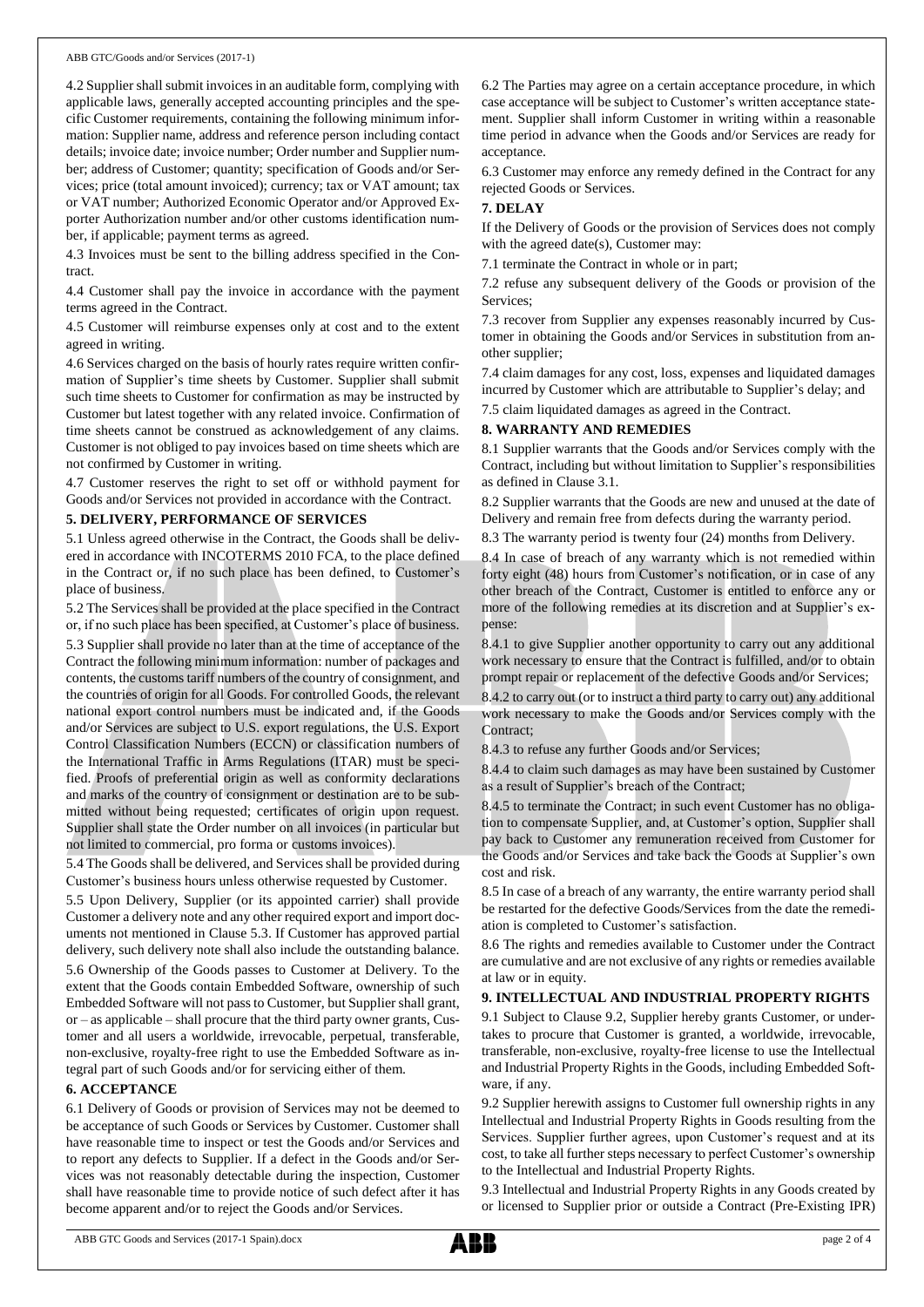will remain vested in Supplier (or the third party owner). To the extent that Pre-Existing IPR are embedded in any Goods resulting from the Services, Supplier grants, or undertakes to procure that the third party owner grants, Customer and its Affiliates a worldwide, irrevocable, transferable, non-exclusive, royalty-free license to use the Pre-Existing IPR as part of such Goods, including the right to improve, develop, market, distribute, sublicense or otherwise use such Pre-Existing IPR.

9.4 Supplier must specify in writing and prior to Delivery all open source software contained in or used by Embedded Software, if any, and request Customer's written approval. Supplier agrees to replace at its own cost any open source software components rejected by Customer with software of at least the same quality and functionality.

9.5 If any claim is made against Customer that the Goods and/or Services infringe a third party's Intellectual and Industrial Property Rights, Supplier shall at its cost, but at Customer's discretion (i) procure for Customer and Customer's clients, as the case may be, the right to continue using the Goods and/or Services; (ii) modify the Goods and/or Services so they cease to be infringing; or (iii) replace the Goods and/or Services by non-infringing equivalents. Otherwise, Customer is entitled to terminate the Contract and to reclaim all sums which it has paid to Supplier thereunder.

## **10. COMPLIANCE, INTEGRITY**

10.1 Supplier shall provide the Goods and/or Services in compliance with all relevant laws, regulations, and codes of practice.

10.2 Supplier and its subcontractors must comply with the ABB List of Prohibited and Restricted Substances and report to Customer the substances contained in the Goods. Supplier must also comply with the reporting and other requirements regarding Conflict Minerals made available under **[www.abb.com](http://www.abb.com/) – Supplying – Material Compliance – ABB Policy and Supplier Requirements** or otherwise and shall provide Customer with documents, certificates and statements as requested. Any statement made by Supplier to Customer (whether directly or indirectly) with regard to materials used for or in connection with the Goods and/or Services will be deemed to be a representation under the Contract.

10.3 Supplier represents and warrants that it is and will remain fully compliant with all applicable trade and customs laws, regulations, instructions, and policies, including, but not limited to, satisfying all necessary clearance requirements, proofs of origin, export and import licenses and exemptions from, and making all proper filings with appropriate governmental bodies and/or disclosures relating to the provision of services, the release or transfer of goods, hardware, software and technology.

10.4 No material or equipment included in or used for the Goods and/or Services must originate from any company or country listed in any relevant embargo issued by the authority in the country where the Goods and/or Services will be used or an authority otherwise having influence over the equipment and material forming part of the Goods and/or Services. If any of the Goods and/or Services are or will be subject to export restrictions, it is Supplier's responsibility to promptly inform Customer in writing of the particulars of such restrictions.

10.5 Both Parties warrant that each will not, directly or indirectly, and that each has no knowledge that other persons will, directly or indirectly, make any payment, gift or other commitment to its customers, to government officials or to agents, directors and employees of each Party, or any other party in a manner contrary to applicable laws (including but not limited to the U. S. Foreign Corrupt Practices Act, the UK Bribery Act 2010 and, where applicable, legislation enacted by member states and signatories implementing the OECD Convention Combating Bribery of Foreign Officials), and shall comply with all relevant laws, regulations, ordinances and rules regarding bribery and corruption. Nothing in the Contract will render either Party or any of its Affiliates liable to reimburse the other for any such consideration given or promised.

10.6 Supplier herewith acknowledges and confirms that Supplier has received a copy of ABB's Code of Conduct and ABB's Supplier Code of Conduct or has been provided information on how to access both ABB Codes of Conduct online under **[www.abb.com/Integrity](http://www.abb.com/Integrity)**. Supplier agrees to perform its contractual obligations in accordance with both ABB Codes of Conduct.

10.7 Any violation of an obligation contained in this Clause 10 is a material breach of the Contract and entitles the other Party to terminate the Contract with immediate effect and without prejudice to any further rights or remedies available thereunder or at law. Notwithstanding anything to the contrary in the Contract, Supplier shall, without any limitations, indemnify and hold harmless Customer for all liabilities, damages, cost or expenses incurred as a result of any such violation and/or termination of the Contract, or arising from export restrictions concealed by Supplier.

# **11. CONFIDENTIALITY, DATA SECURITY, DATA PROTECTION**

11.1 Supplier shall keep in strict confidence all Customer Data and any other information concerning Customer's or its Affiliates' business, their products and/or their technologies which Supplier obtains in connection with the Goods and/or Services to be provided (whether before or after acceptance of the Contract). Supplier shall restrict disclosure of such confidential material to such of its employees, agents or subcontractors or other third parties as need to know the same for the purpose of the provision of the Goods and/or Services to Customer. Supplier shall ensure that such employees, agents, subcontractors or other third parties are subject to and comply with the same obligations of confidentiality as applicable to Supplier and will be liable for any unauthorized disclosures.

11.2 Supplier shall apply appropriate safeguards, adequate to the type of Customer Data to be protected, against the unauthorised access or disclosure of Customer Data and protect such Customer Data in accordance with the generally accepted standards of protection in the related industry, or in the same manner and to the same degree that it protects its own confidential and proprietary information – whichever standard is higher. Supplier may disclose confidential information to Permitted Additional Recipients (which means Supplier's authorised representatives, including auditors, counsels, consultants and advisors) provided always that (i) such information is disclosed on a strict need-to-know basis, and (ii) such Permitted Additional Recipients sign with Supplier a confidentiality agreement with terms substantially similar hereto or, where applicable, are required to comply with codes of professional conduct ensuring confidentiality of such information. Supplier shall comply with, and ensure that the Permitted Additional Recipients comply with, any security procedure, policy or standard provided to Supplier by Customer or any of its Affiliates from time to time, and in particular with the ABB Cyber Security Requirements for Suppliers as made available under **[www.abb.com/Supplying/Cybersecurity](http://www.abb.com/Supplying/Cybersecurity)**, or as otherwise set out in the Contract.

11.3 Supplier must not (i) use Customer Data for any other purposes than for providing the Goods and/or Services, or (ii) reproduce the Customer Data in whole or in part in any form except as may be required by the Contract, or (iii) disclose Customer Data to any third party, except to Permitted Additional Recipients or with the prior written consent of Customer.

11.4 Supplier shall install and update at its own cost adequate virus protection software and operating system security patches for all computers and software utilized in connection with providing the Goods and/or Services.

11.5 Supplier shall inform Customer without delay about suspicion of breaches of data security or other serious incidents or irregularities regarding any Customer Data.

11.6 Supplier agrees that Customer is allowed to provide any information received from Supplier to any Affiliate of Customer. Supplier shall obtain in advance all necessary approval or consent for Customer to provide such information to Customer's Affiliates if such information is confidential for any reason or subject to applicable data protection or privacy laws and regulations.

11.7 Pursuant to the terms of the Organic Personal Data Protection Act 15/1999 of December 13 (LOPD) and the corresponding regulations,